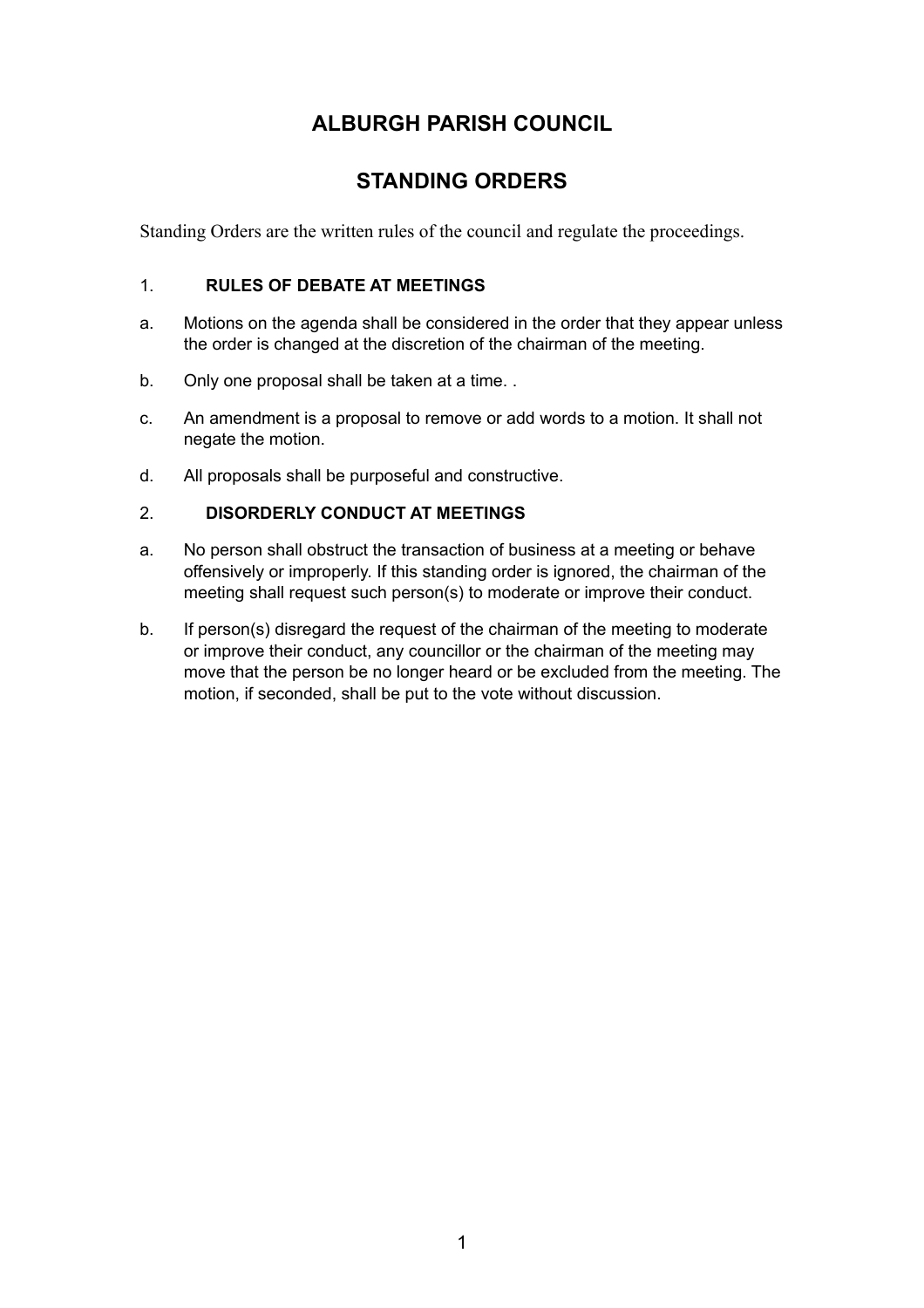# 3. **MEETINGS GENERALLY**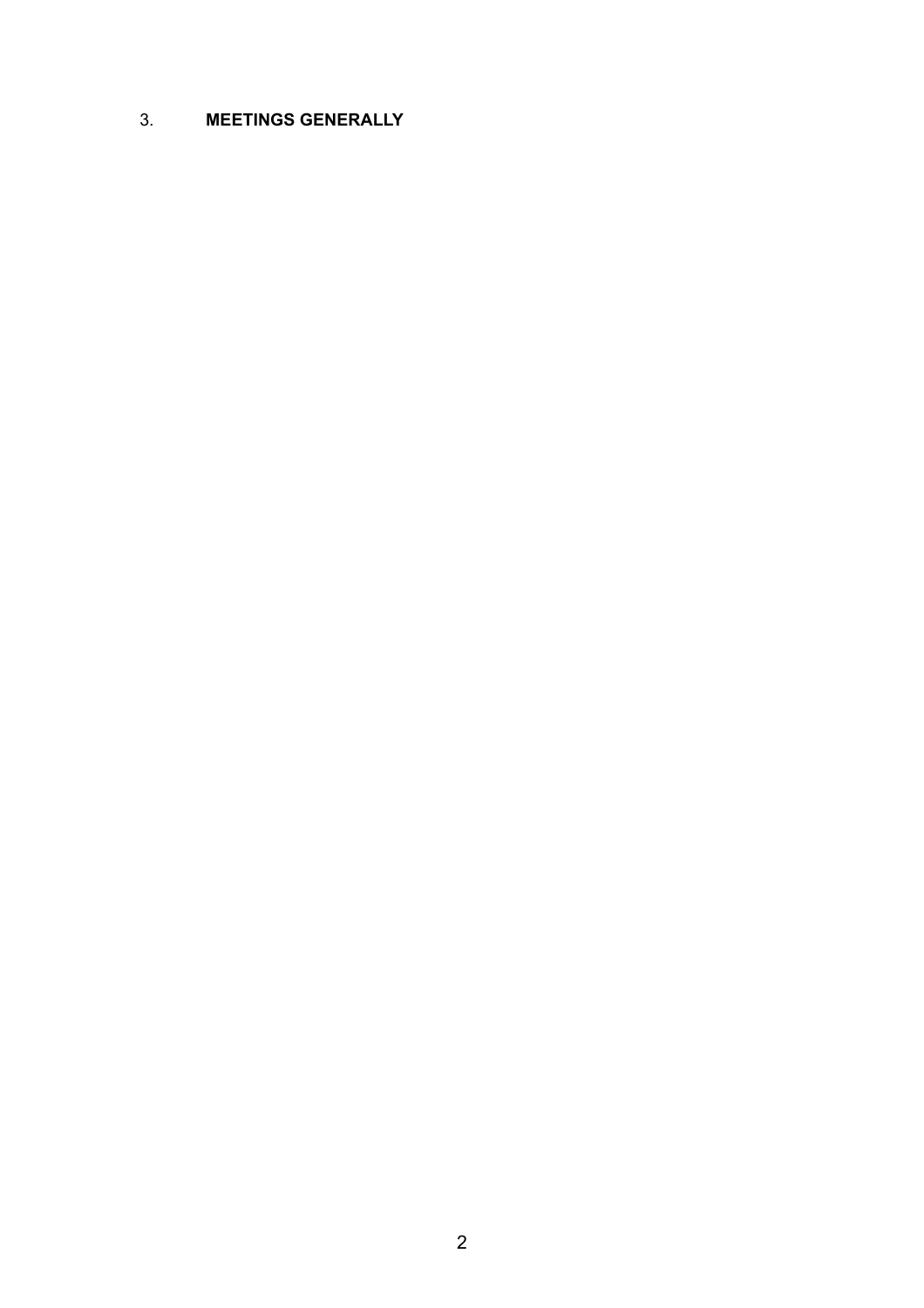- **a. Meetings shall not take place in premises which at the time of the meeting are used for the supply of alcohol, unless no other premises are available free of charge or at a reasonable cost.**
- **b. The minimum three clear days for notice of a meeting does not include the day on which notice was issued, the day of the meeting, a Sunday, a day of the Christmas break, a day of the Easter break or of a bank holiday or a day appointed for public thanksgiving or**
- **mourning. c. The minimum three clear days' public notice for a meeting does not include the day on which the notice was issued or the day of the meeting unless the meeting is convened at shorter notice**.
- d. **Meetings shall be open to the public unless their presence is prejudicial to the public interest by reason of the confidential nature of the business to be transacted or for other special reasons. The public's exclusion from part or all of a meeting shall be by a resolution which shall give reasons for the public's exclusion.**
- e. Members of the public may make representations, answer questions and give evidence at a meeting which they are entitled to attend in respect of the business on the agenda.
- f. Public Participation will be included on the agenda and shall not exceed 10 minutes unless directed by the chairman of the meeting.
- g. A question posed by a member of the public shall not require a response at the meeting nor start a debate on the question. The chairman of the meeting may direct that a written or oral response be given.
- h. A person who speaks at a meeting shall direct his comments to the chairman of the meeting.
- i. Only one person is permitted to speak at a time. If more than one person wants to speak, the chairman of the meeting shall direct the order of
- j. Subject to standing order 3(m), a person who attends a meeting is **permitted to report on the meeting whilst the meeting is open to the public. To "report" means to film, photograph, make an audio recording of meeting proceedings, use any other means for enabling persons not present to see or hear the meeting as it takes place or later or to report or to provide oral or written commentary about the meeting so that the report or commentary is available as the meeting takes place or later to persons not present.**
- k. **A person present at a meeting may not provide an oral report or oral commentary about a meeting as it takes place without permission.**
- **l. The press shall be provided with reasonable facilities for the taking of their report of all or part of a meeting at which they are entitled to be present.**
- **m. Subject to standing orders which indicate otherwise, anything authorised or required to be done by, to or before the Chairman of the Council may in his absence be done by, to or before the Vice-Chairman of the Council (if there is one).**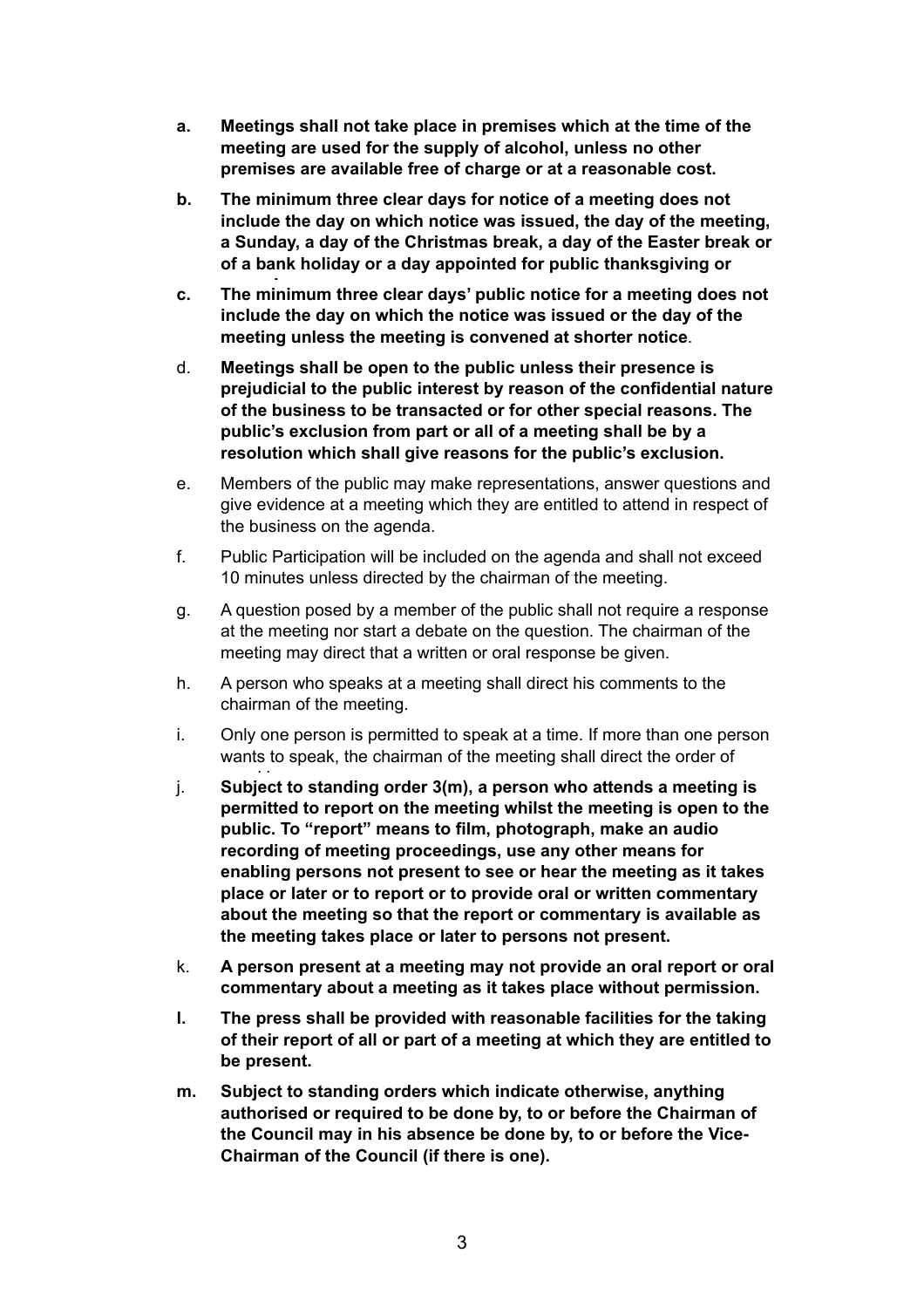- **n. The Chairman of the Council, if present, shall preside at a meeting. If the Chairman is absent from a meeting, the Vice-Chairman of the Council (if there is one) if present, shall preside. If both the Chairman and the Vice-Chairman are absent from a meeting, a councillor as chosen by the councillors present at the meeting shall**
- **preside at the meeting. o. Subject to a meeting being quorate, all questions at a meeting shall be decided by a majority of the councillors and non-councillors with voting rights present and voting.**
- **p. The chairman of a meeting may give an original vote on any matter put to the vote, and in the case of an equality of votes may exercise his casting vote whether or not he gave an original vote.**
- q. **Unless standing orders provide otherwise, voting on a question shall be by a show of hands. At the request of a councillor, the voting on any question shall be recorded so as to show whether each councillor present and voting gave his vote for or against that question.** Such a request shall be made before moving on to the next item of business on the agenda.
- r. The minutes of a meeting shall include an accurate record of the following:
	- i. the time and place of the meeting;
	- ii. the names of councillors who are present and the names of councillors who are absent;
	- iii. interests that have been declared by councillors and noncouncillors with voting rights;
	- iv. the grant of dispensations (if any) to councillors and non-councillors with voting rights;
	- v. whether a councillor or non-councillor with voting rights left the meeting when matters that they held interests in were being considered;
	- vi. if there was a public participation session; and
- **s. A councillor or a non-councillor with voting rights who has a disclosable pecuniary interest or another interest as set out in the Council's code of conduct in a matter being considered at a meeting is subject to statutory limitations or restrictions under the code on his right to participate and vote on that matter.**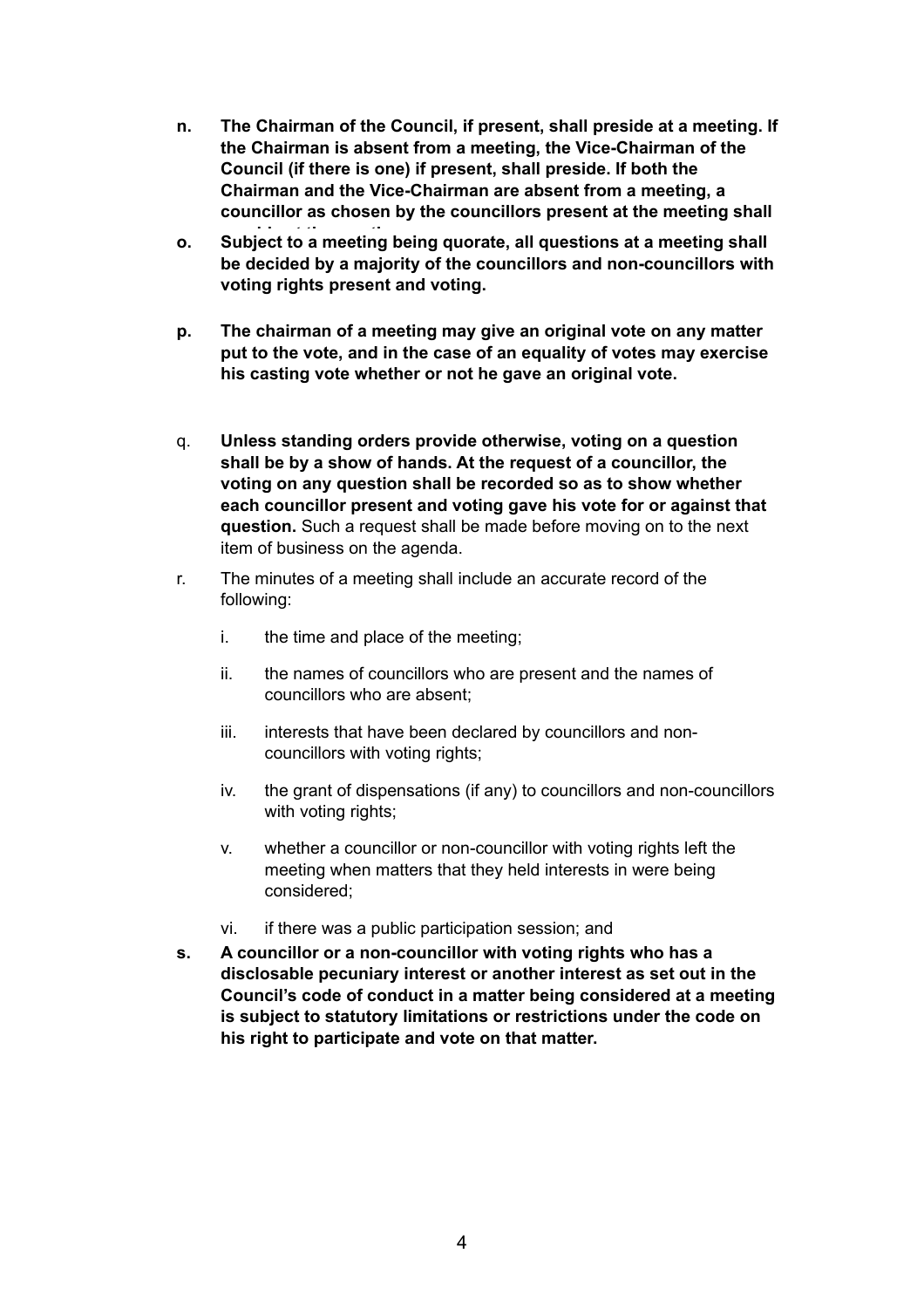- t. The quorum for the Council will be 3, including the Chairman**. If a meeting is or becomes inquorate no business shall be transacted** and the meeting shall be closed. The business on the agenda for the meeting shall be adjourned to another meeting.
- u. If any councillor fails to attend any meeting for six consecutive months they cease to be a member.
- v. A meeting shall not exceed a period of 2 hours.

#### 4. **COMMITTEES AND SUB-COMMITTEES**

- **a. Unless the Council determines otherwise, a committee may appoint a sub-committee whose terms of reference and members shall be determined by the committee.**
- **b. The members of a committee may include non-councillors unless it is a committee which regulates and controls the finances of the Council.**
- **c. Unless the Council determines otherwise, all the members of an advisory committee and a sub-committee of the advisory committee may be noncouncillors.**
- 5. **ORDINARY COUNCIL MEETINGS**
- **a. In an election year, the annual meeting of the Council shall be held on or within 14 days following the day on which the councillors elected take office.**
- **b. In a year which is not an election year, the annual meeting of the Council shall be held on such day in May as the Council decides.**
- **c. If no other time is fixed, the annual meeting of the Council shall take place at 6pm.**
- d. **In addition to the annual meeting of the Council, at least three other ordinary meetings shall be held in each year on such dates and times as the Council decides.**
- **e. The first business conducted at the annual meeting of the Council shall be the election of the Chairman and Vice-Chairman (if there is one) of the Council.**
- **f. The Chairman of the Council, unless he has resigned or becomes disqualified, shall continue in office and preside at the annual meeting until his successor is elected at the next annual meeting of the Council.**
- **g. The Vice-Chairman of the Council, if there is one, unless he resigns or becomes disqualified, shall hold office until immediately after the election of the Chairman of the Council at the next annual meeting of the Council.**
- **h. In an election year, if the current Chairman of the Council has not been re-elected as a member of the Council, he shall preside at the annual meeting until a successor Chairman of the Council has been elected. The current Chairman of the Council shall not have an original vote in respect**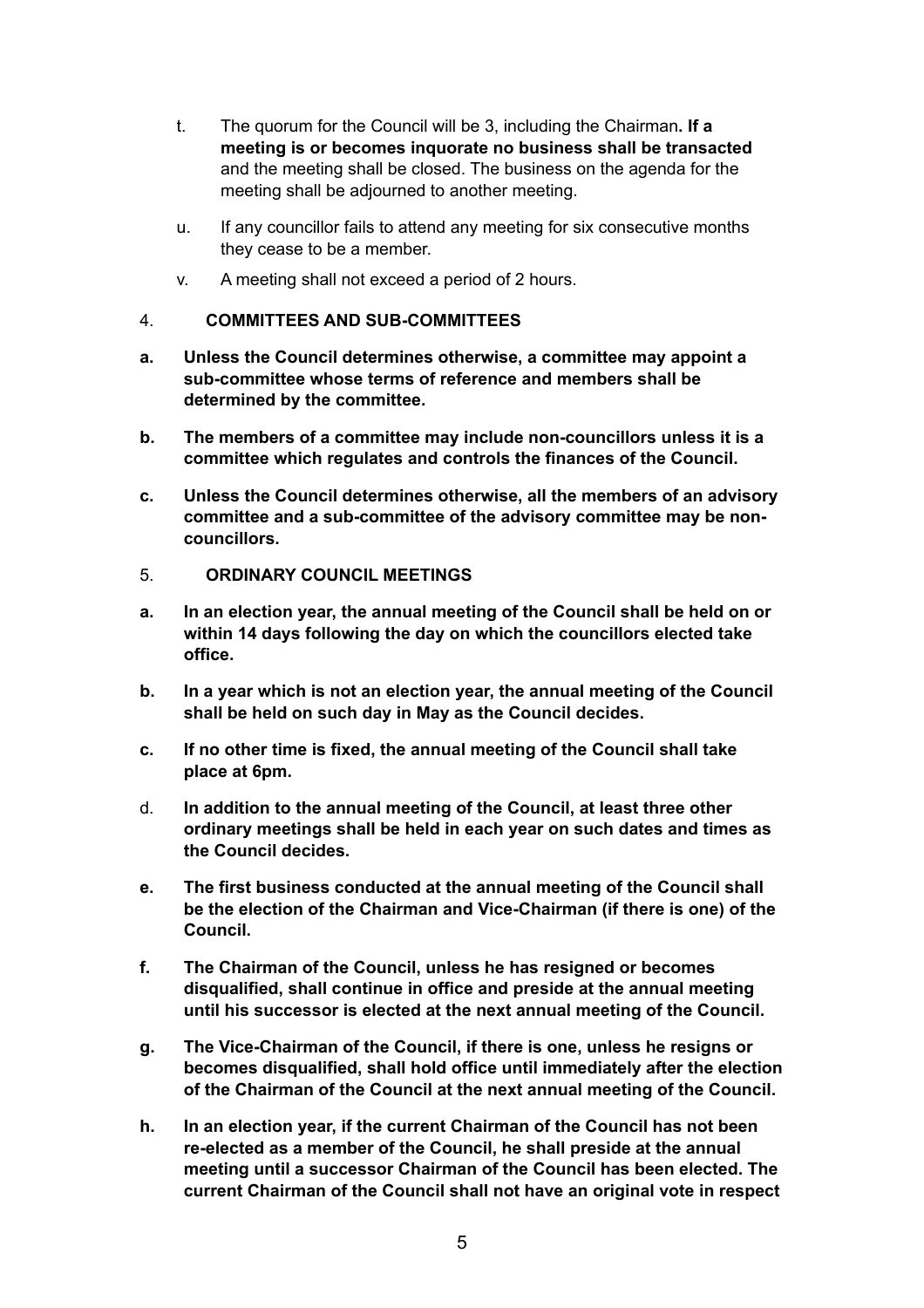**of the election of the new Chairman of the Council but shall give a casting vote in the case of an equality of votes.**

- **i. In an election year, if the current Chairman of the Council has been reelected as a member of the Council, he shall preside at the annual meeting until a new Chairman of the Council has been elected. He may exercise an original vote in respect of the election of the new Chairman of the Council and shall give a casting vote in the case of an equality of votes.**
- j. Following the election of the Chairman of the Council and Vice-Chairman (if there is one) of the Council at the annual meeting, the business shall include:
	- **i. In an election year, delivery by the Chairman of the Council and councillors of their acceptance of office forms unless the Council resolves for this to be done at a later date. In a year which is not an election year, delivery by the Chairman of the Council of his acceptance of office form unless the Council resolves for this to be done at a later date;**
- 6. **EXTRAORDINARY MEETINGS OF THE COUNCIL, COMMITTEES AND SUB-COMMITTEES**
- **a. The Chairman of the Council may convene an extraordinary meeting of the Council at any time.**
- **b. If the Chairman of the Council does not call an extraordinary meeting of the Council within seven days of having been requested in writing to do so by two councillors, any two councillors may convene an extraordinary meeting of the Council. The public notice giving the time, place and agenda for such a meeting shall be signed by the two councillors.**

#### a. **PREVIOUS DECISIONS**

b. A decision shall not be reversed within four months except where a special item is placed on the agenda bearing the name of 2 councillors and is considered and approved by the Council.

# **MOTIONS AT A MEETING THAT DO NOT REQUIRE WRITTEN NOTICE**

- a. The following motions may be moved at a meeting without written notice to the Proper Officer:
	- i. to correct an inaccuracy in the draft minutes of a meeting;
	- ii. to move to a vote;
	- iii. to defer consideration of a motion;
	- iv. to refer a motion to a particular committee or sub-committee;
	- v. to appoint a person to preside at a meeting;
	- vi. to change the order of business on the agenda;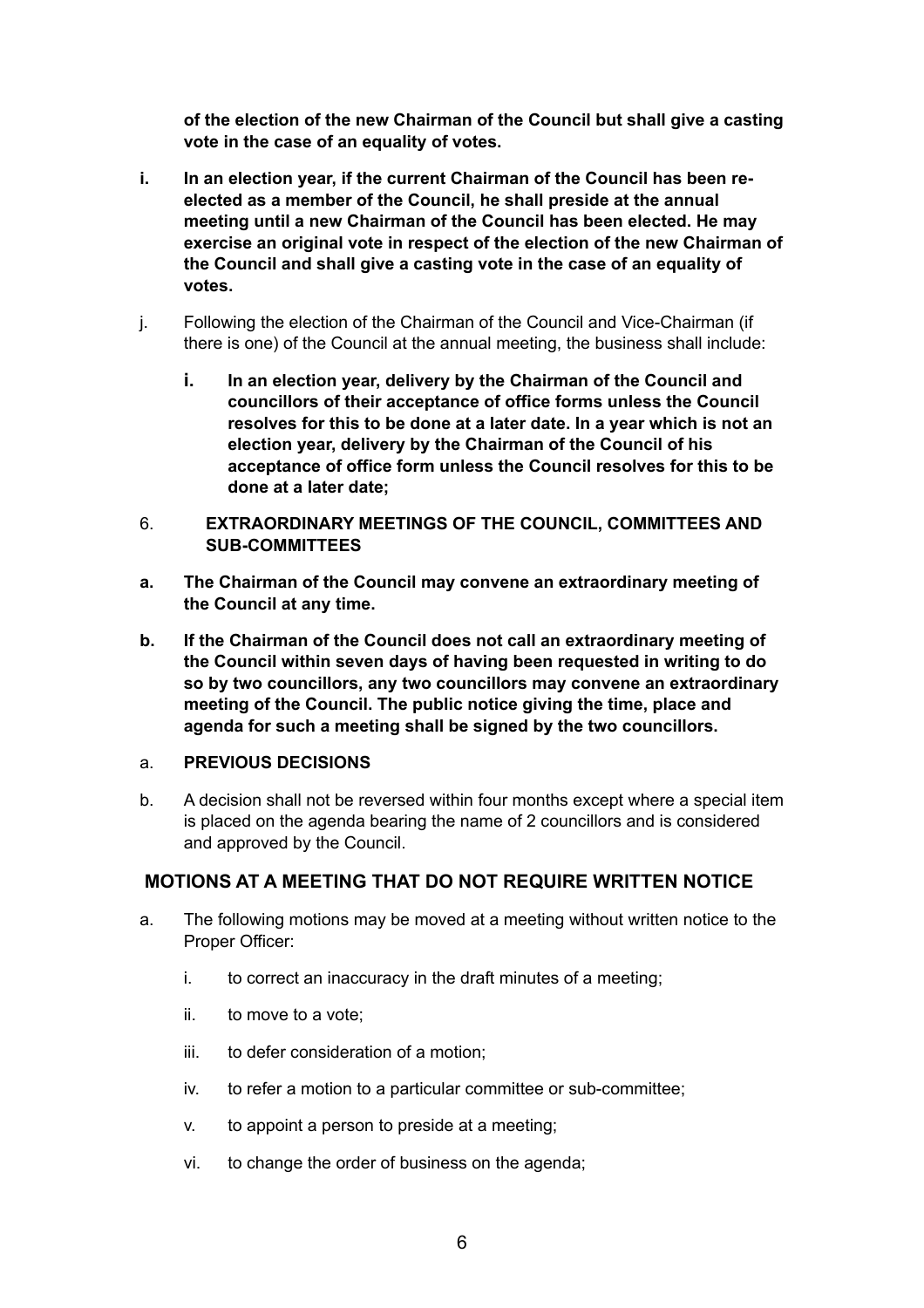- vii. to proceed to the next business on the agenda;
- viii. to require a written report;
- ix. to appoint a committee or sub-committee and their members;
- x. to extend the time limits for speaking;
- xi. to exclude the press and public from a meeting in respect of confidential or other information which is prejudicial to the public interest;
- xii. to not hear further from a councillor or a member of the public;
- xiii. to exclude a councillor or member of the public for disorderly conduct;
- xiv. to temporarily suspend the meeting;
- xv. to suspend a particular standing order (unless it reflects mandatory statutory or legal requirements):
- xvi. to adjourn the meeting; or
- xvii. to close the meeting.

#### 7. **MANAGEMENT OF INFORMATION**

- **a. The Council shall have in place and keep under review, technical and organisational measures to keep secure information (including personal data) which it holds in paper and electronic form. Such arrangements shall include deciding who has access to personal data and encryption of personal data.**
- **b. The Council shall have in place, and keep under review, policies for the retention and safe destruction of all information (including personal data) which it holds in paper and electronic form. The Council's retention policy shall confirm the period for which information (including personal data) shall be retained or if this is not possible the criteria used to determine that period (e.g. the Limitation Act 1980).**
- **c. The agenda, papers that support the agenda and the minutes of a meeting shall not disclose or otherwise undermine confidential information or personal data without legal justification.**
- **d. Councillors, staff, the Council's contractors and agents shall not disclose confidential information or personal data without legal justification.**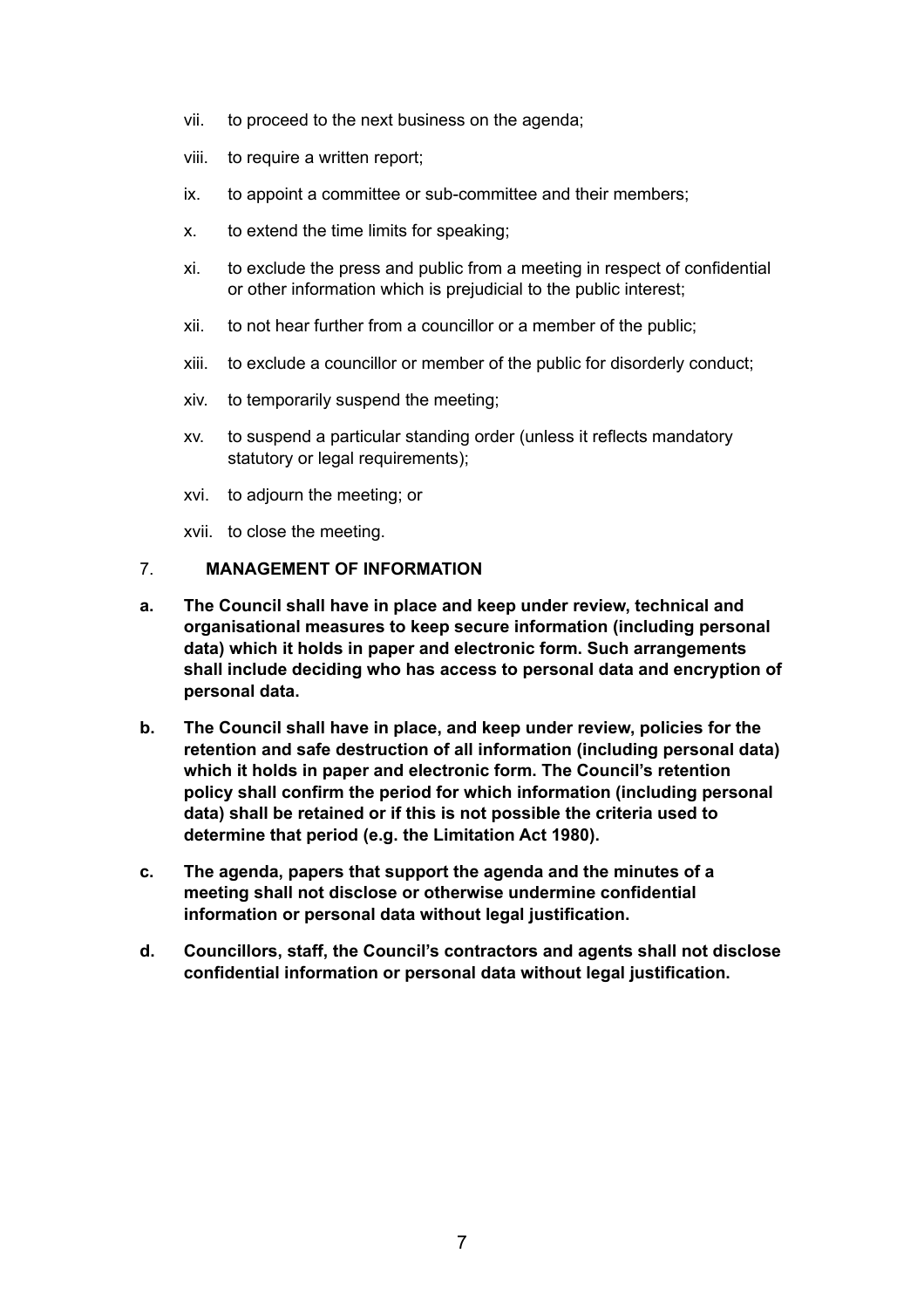# 8. **DRAFT MINUTES**

- a. There shall be no discussion about the draft minutes of a preceding meeting except in relation to their accuracy.
- b. Draft minutes will be circulated to Councillors as soon as practicable, at the latest within three weeks after the meeting and shall be taken as read. Councillors will supply any suggested amendments after which the amended unapproved draft minutes will be made available to the public. The minutes will then be approved at the following meeting and signed by the chairman presiding at that meeting.
- c. **If the Council's gross annual income or expenditure (whichever is higher) does not exceed £25,000, it shall publish draft minutes on a website which is publicly accessible and free of charge not later than one month after the meeting has taken place.**

### 9. **CODE OF CONDUCT AND DISPENSATIONS**

- a. All councillors and non-councillors with voting rights shall observe the code of conduct adopted by the Council.
- b. Unless he has been granted a dispensation, a councillor or non-councillor with voting rights shall withdraw from a meeting when it is considering a matter in which he has a disclosable pecuniary interest. He may return to the meeting after it has considered the matter in which he had the interest.
- c. Unless he has been granted a dispensation, a councillor or non-councillor with voting rights shall withdraw from a meeting when it is considering a matter in which he has another interest if so required by the Council's code of conduct. He may return to the meeting after it has considered the matter in which he had the interest.
- d. **Dispensation requests shall be in writing and submitted to the Proper Officer** as soon as possible before the meeting, or failing that, at the start of the meeting for which the dispensation is required.
- **e. A dispensation may be granted by the Council if having regard to all relevant circumstances any of the following apply:**
	- **i. without the dispensation the number of persons prohibited from participating in the particular business would be so great a proportion of the meeting transacting the business as to impede the transaction of the business;**
	- **ii. granting the dispensation is in the interests of persons living in the Council's area; or**
	- **iii. it is otherwise appropriate to grant a dispensation.**
- 10. **CODE OF CONDUCT COMPLAINTS**
- **a. Upon notification by the District Council that a councillor or noncouncillor with voting rights has breached the Council's code of conduct, the Council shall consider what, if any, action to take against him. Such**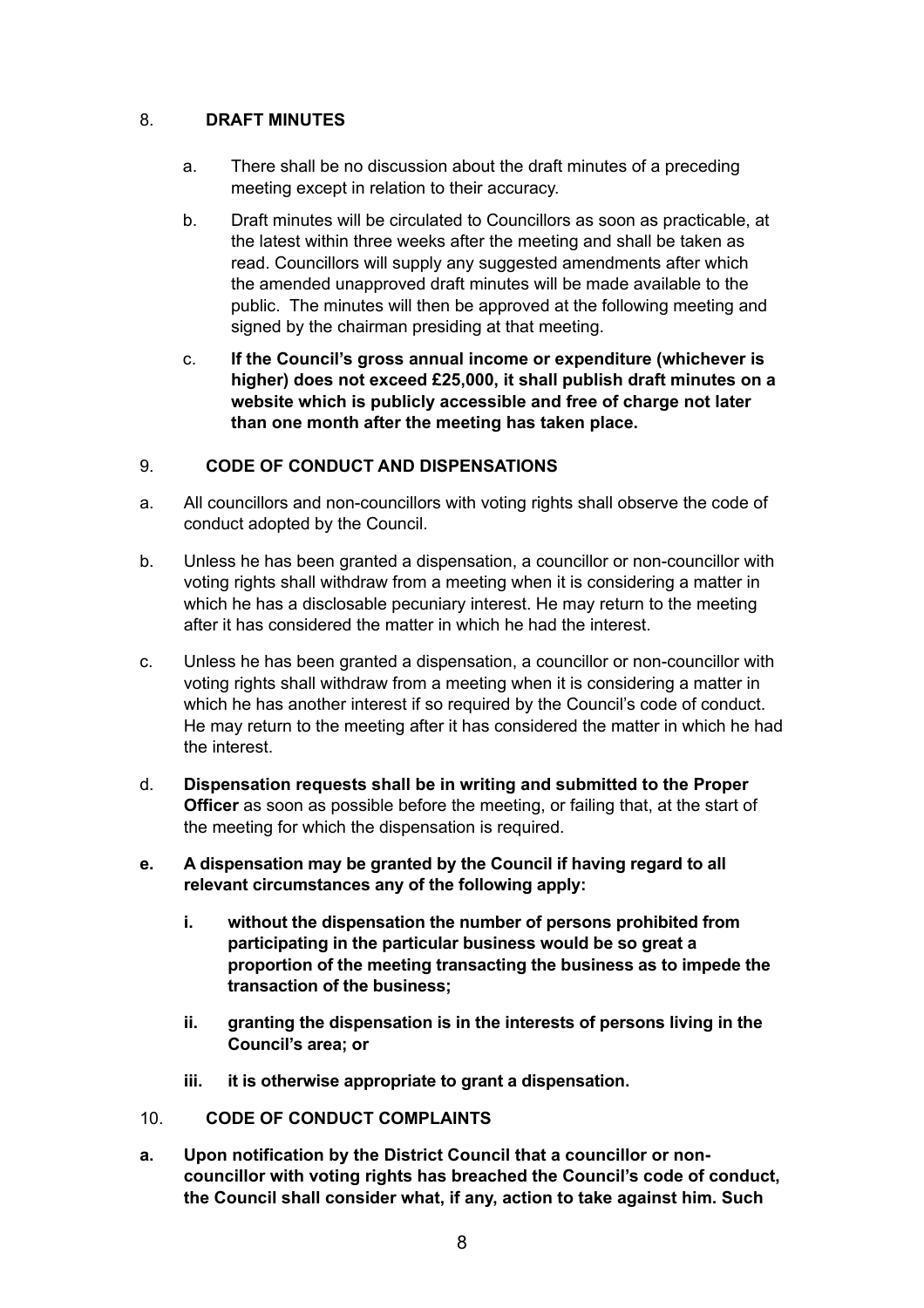#### **action excludes disqualification or suspension from office.**

#### 11. **PROPER OFFICER**

- a. The Proper Officer shall be the clerk or other staff member(s) nominated by the Council to undertake the work of the Proper Officer when the Proper Officer is absent.
- b. The Proper Officer shall:
	- i. **at least three clear days before a meeting of the council,** 
		- **serve on councillors by delivery or post at their residences or by email authenticated in such manner as the Proper Officer thinks fit, a signed summons confirming the time, place and the agenda (provided the councillor has consented to service by email), and**
		- **Provide, in a conspicuous place, public notice of the time, place and agenda (provided that the public notice with agenda of an extraordinary meeting of the Council convened by councillors is signed by them).**
	- **ii. convene a meeting of the Council for the election of a new Chairman of the Council, occasioned by a casual vacancy in his office;**
	- **iii. facilitate inspection of the minute book by local government electors;**
	- **iv. receive and retain copies of byelaws made by other local authorities;**
	- v. hold acceptance of office forms from councillors;
	- vi. hold a copy of every councillor's register of interests;
	- vii. receive and send general correspondence and notices on behalf of the Council except where there is a resolution to the contrary;
	- viii. assist in the organisation of, storage of, access to, security of and destruction of information held by the Council in paper and electronic form subject to the requirements of data protection and freedom of information legislation and other legitimate requirements (e.g. the Limitation Act 1980);
	- ix. arrange or manage the prompt authorisation, approval, and instruction regarding any payments to be made by the Council in accordance with its financial regulations;

# 12. **RESPONSIBLE FINANCIAL OFFICER**

a. The Responsible Financial Officer is a statutory office and appointed by the Council. The clerk of the council will take on this role of managing the Council's financial affairs in accordance with Proper Practices.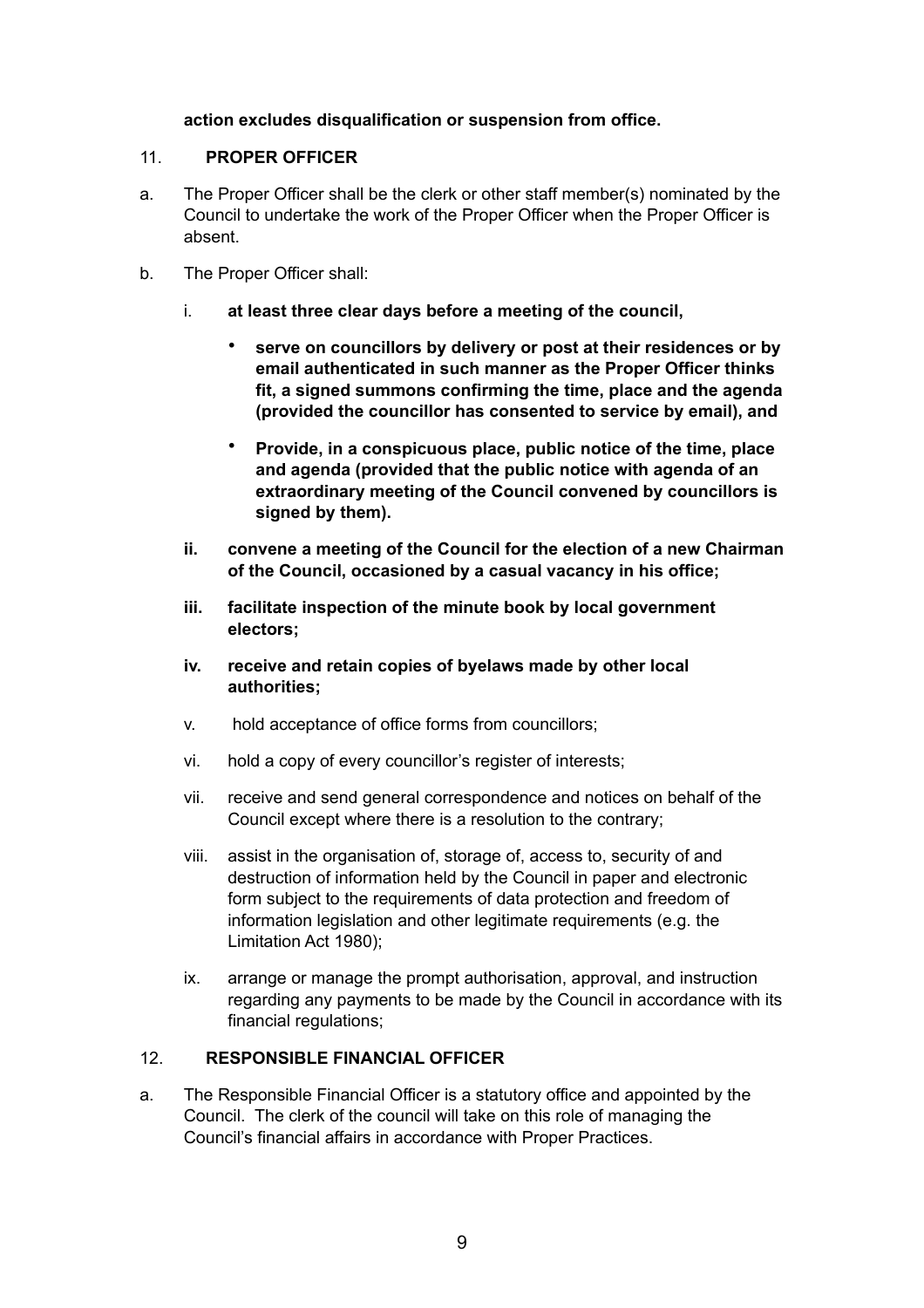# 13. **ACCOUNTS AND ACCOUNTING STATEMENTS**

- a. All payments by the Council shall be authorised, approved and paid in accordance with the law, proper practices and the Council's financial regulations.
- b. The Responsible Financial Officer shall supply regular updates of income and expenditure throughout the year and detail actual figures against estimate.
- c. As soon as possible after the financial year end at 31 March, the Responsible Financial Officer shall provide:
	- i. each councillor with a statement summarising the Council's income and expenditure for the last year to date.
- d. The RFO will complete the annual financial statements of the Council including the annual return as soon as practicable after the end of the financial year and will submit and report on them for approval by the Council.
- e. An Internal Auditor will be appointed by the Council to carry out the work required to comply with the Proper Practice. The person appointed will be competent and independent of the operation of the Council.
- f. The RFO will submit the Annual Return to the External Auditor by the due date.

#### 14. **FINANCIAL CONTROLS AND PROCUREMENT**

- a. **A public contract regulated by the Public Contracts Regulations 2015 with an estimated value in excess of £25,000 but less than the relevant thresholds in standing order 18(f) is subject to Regulations 109-114 of the Public Contracts Regulations 2015 which include a requirement on the Council to advertise the contract opportunity on the Contracts Finder website regardless of what other means it uses to advertise the**
- **b. A public contract regulated by the Public Contracts Regulations 2015 with an estimated value in excess of £181,302 for a public service or supply contract or in excess of £4,551,413 for a public works contract (or other thresholds determined by the European Commission every two years and published in the Official Journal of the European Union (OJEU)) shall comply with the relevant procurement procedures and other requirements in the Public Contracts Regulations 2015 which include advertising the contract opportunity on the Contracts Finder website and in OJEU.**
- **c. A public contract in connection with the supply of gas, heat, electricity, drinking water, transport services, or postal services to the public; or the provision of a port or airport; or the exploration for or extraction of gas, oil or solid fuel with an estimated value in excess of £363,424 for a supply, services or design contract; or in excess of £4,551,413 for a works contract; or £820,370 for a social and other specific services contract (or other thresholds determined by the European Commission every two years and published in OJEU) shall comply with the relevant procurement procedures and other requirements in the Utilities Contracts Regulations 2016.**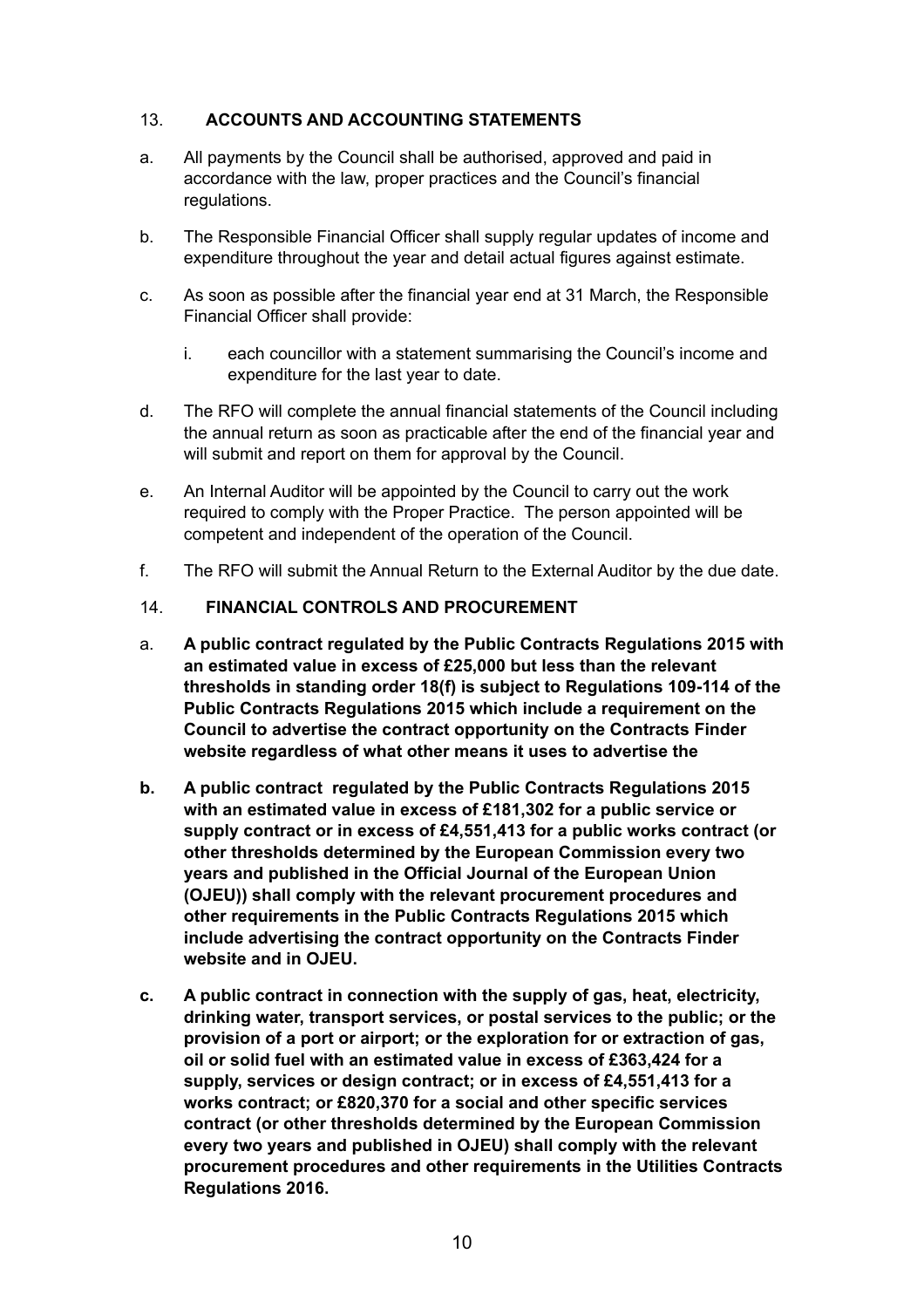# 15. **RESPONSIBILITIES TO PROVIDE INFORMATION**

- **a. In accordance with freedom of information legislation, the Council shall publish information in accordance with its publication scheme and respond to requests for information held by the Council.**
- **b.** [*If gross annual income or expenditure (whichever is higher) does not exceed £25,000*] **The Council shall publish information in accordance with the requirements of the Smaller Authorities (Transparency Requirements) (England) Regulations 2015.**
- 16. **RESPONSIBILITIES UNDER DATA PROTECTION LEGISLATION**
- **a. The Council shall appoint a Data Protection Officer.**
- **b. The Council shall have policies and procedures in place to respond to an individual exercising statutory rights concerning his personal data.**
- **c. The Council shall have a written policy in place for responding to and managing a personal data breach.**
- **d. The Council shall keep a record of all personal data breaches comprising the facts relating to the personal data breach, its effects and the remedial action taken.**
- **e. The Council shall ensure that information communicated in its privacy notice(s) is in an easily accessible and available form and kept up to date.**
- **f. The Council shall maintain a written record of its processing activities.**

#### 17. **RELATIONS WITH THE PRESS/MEDIA**

a. Requests from the press or other media for an oral or written comment or statement from the Council shall be made by the Proper Officer in consultation with the Chairman.

#### 18. **EXECUTION AND SEALING OF LEGAL DEEDS**

a. A legal deed shall not be executed on behalf of the Council unless authorised by a resolution.

**[Subject to standing order 23(a), any two councillors may sign, on behalf of the Council, any deed required by law and the Proper Officer shall witness their signatures.]** 

#### 19. **COMMUNICATING WITH DISTRICT AND COUNTY COUNCILLORS**

a. An agenda and invitation to attend a meeting of the Council shall be sent to the District and County Councillors.

#### 20. **STANDING ORDERS GENERALLY**

a. All or part of a standing order, except one that incorporates mandatory statutory